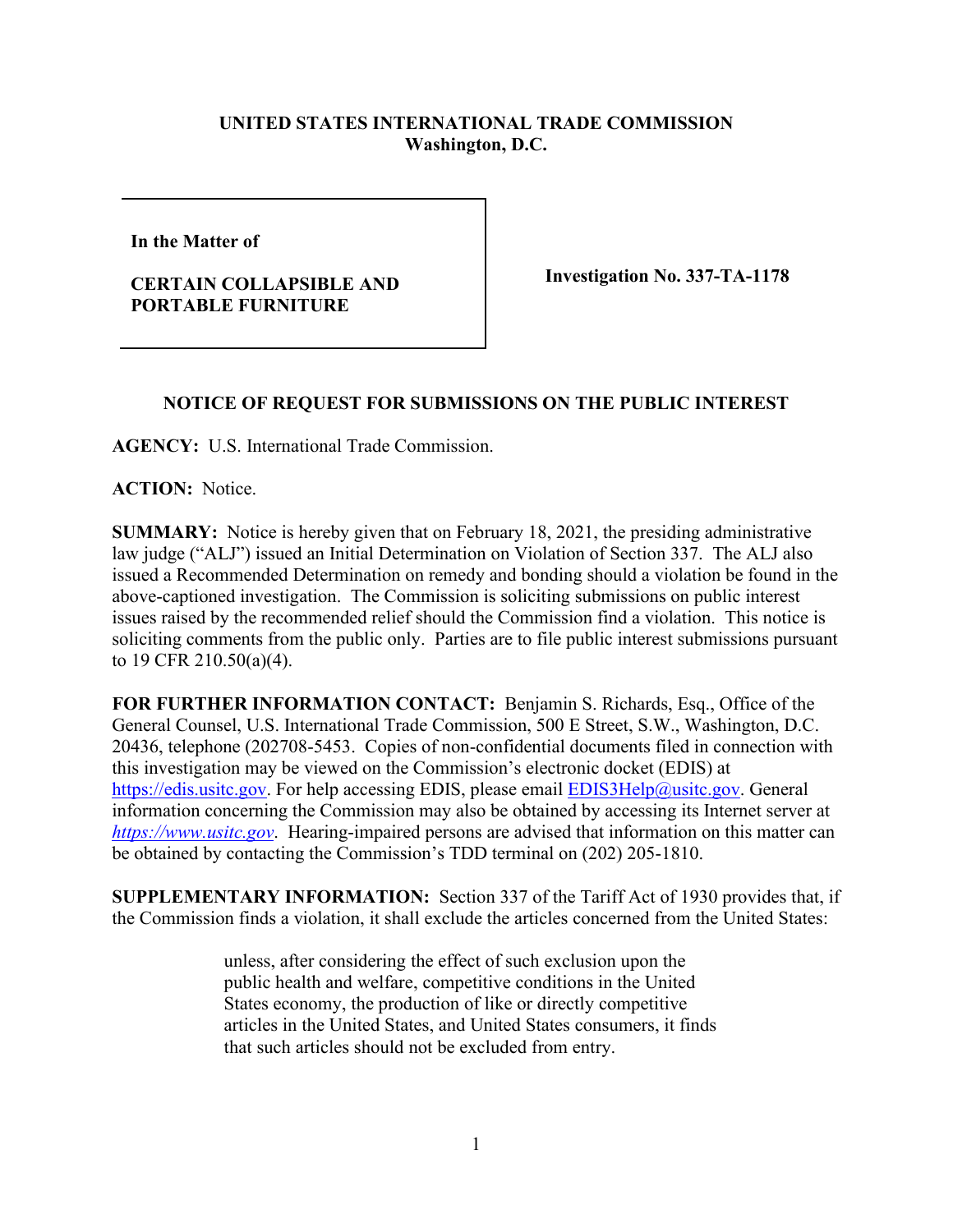19 U.S.C. 1337(d)(1). A similar provision applies to cease and desist orders. 19 U.S.C.  $1337(f)(1)$ .

The Commission is soliciting submissions on public interest issues raised by the recommended relief should the Commission find a violation, specifically: a limited exclusion order directed to certain collapsible and portable furniture imported, sold for importation, and/or sold after importation by respondents Denovo Brands, LLC; Zhenli (Zhangzhou) Industrial Co., Ltd. ("Denovo"); Meike (Qingdao) Leisure Products Co., Ltd.; Westfield Outdoor, Inc. d/b/a Westfield Outdoors ("Westfield"); and MacSports Inc. ("MacSports"); and cease and desist orders directed to Denovo, Westfield, and MacSports.

The Commission is interested in further development of the record on the public interest in this investigation. Accordingly, members of the public are invited to file submissions of no more than five (5) pages, inclusive of attachments, concerning the public interest in light of the ALJ's Recommended Determination on Remedy and Bonding issued in this investigation on February 18, 2021. Comments should address whether issuance of the recommended remedial orders in this investigation, should the Commission find a violation, would affect the public health and welfare in the United States, competitive conditions in the United States economy, the production of like or directly competitive articles in the United States, or United States consumers.

In particular, the Commission is interested in comments that:

- (i) explain how the articles potentially subject to the recommended remedial orders are used in the United States;
- (ii) identify any public health, safety, or welfare concerns in the United States relating to the recommended orders;
- (iii) identify like or directly competitive articles that complainant, its licensees, or third parties make in the United States which could replace the subject articles if they were to be excluded;
- (iv) indicate whether complainant, complainant's licensees, and/or third-party suppliers have the capacity to replace the volume of articles potentially subject to the recommended orders within a commercially reasonable time; and
- (v) explain how the recommended orders would impact consumers in the United States.

Written submissions must be filed no later than by close of business on March 22, 2021.

Persons filing written submissions must file the original document electronically on or before the deadlines stated above. The Commission's paper filing requirements in 19 CFR 210.4(f) are currently waived. 85 FR 15798 (March 19, 2020). Submissions should refer to the investigation number ("Inv. No. 337-TA-1178") in a prominent place on the cover page and/or the first page. (*See Handbook for Electronic Filing Procedures,*